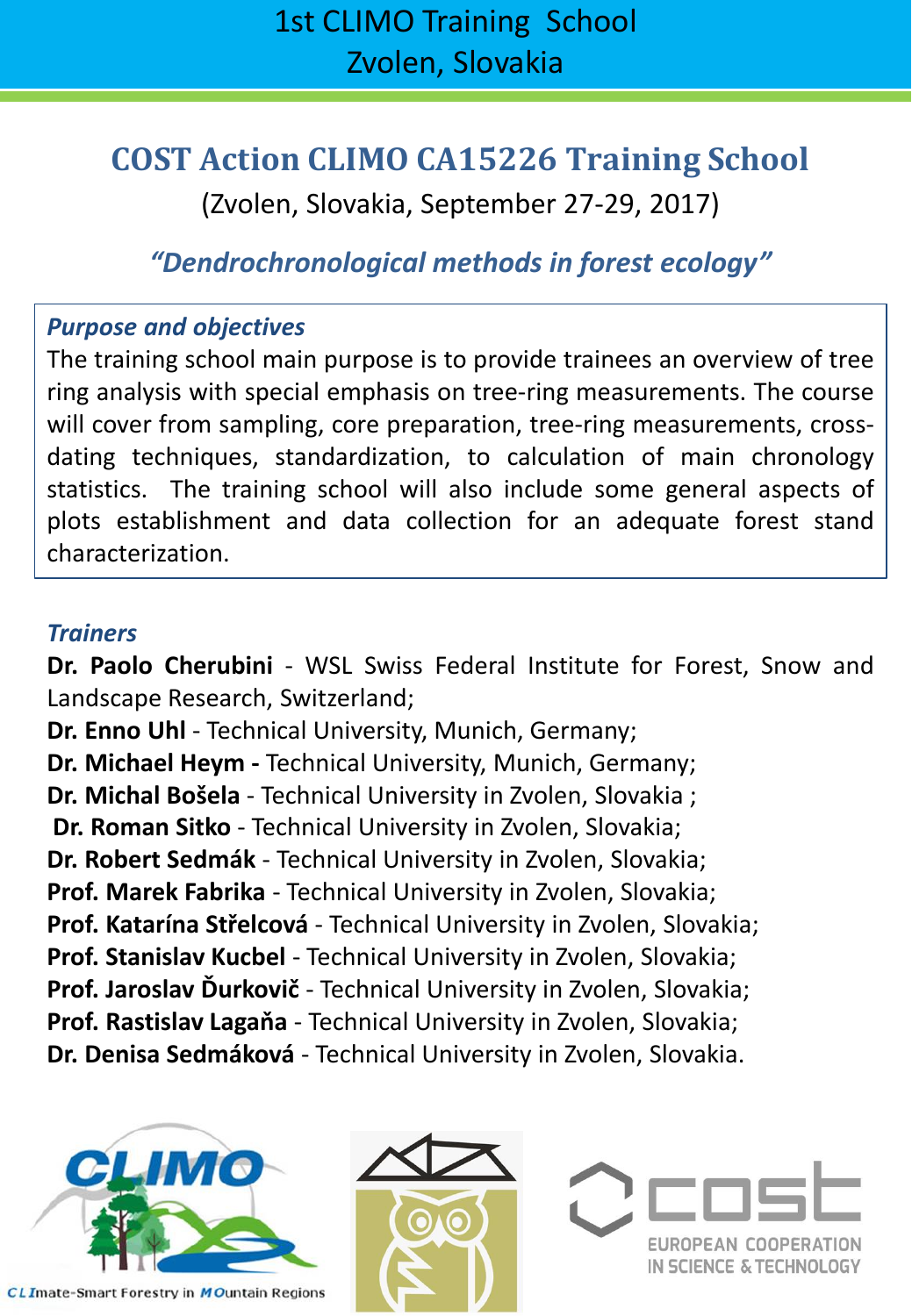#### *Program outline \**

**Tuesday, September 26, 2017**: Arrival of the participants to Zvolen

### **Wednesday, September 27, 2017**

*Morning (main building TUZVO, 1st floor, room C003)*

9:00 – 9:30: Training School opening (Střelcová, Vicedean Ďurkovič) 9:30 – 10:30: Dendrochronology – overview (Sedmák)

*Field trip to Poľana mt. (picnic lunch)*

11:00 – 18:00: plot establishment, data collection, tree coring (Sitko, Bošela, Sedmák) 19:00 – Social dinner in a restaurant

### **Thursday, September 28, 2017**

*Morning (Session: lab work in groups, TUZVO Campus)*

08:30 – 12:30: Core preparation, tree ring measurements, cross-dating, identification of earlywood/latewood in beech cores (Cherubini, Sitko, Bošela, Sedmák, Ďurkovič, Kucbel, Sedmáková, Fabrika, Střelcová)

- LINTAB,
- WINDENDRO
- Atomic force microscope MultiMode 8: cell wall nanomechanics
- Virtual cave: modelling the forest growth

12:30 – 14:00: Lunch break





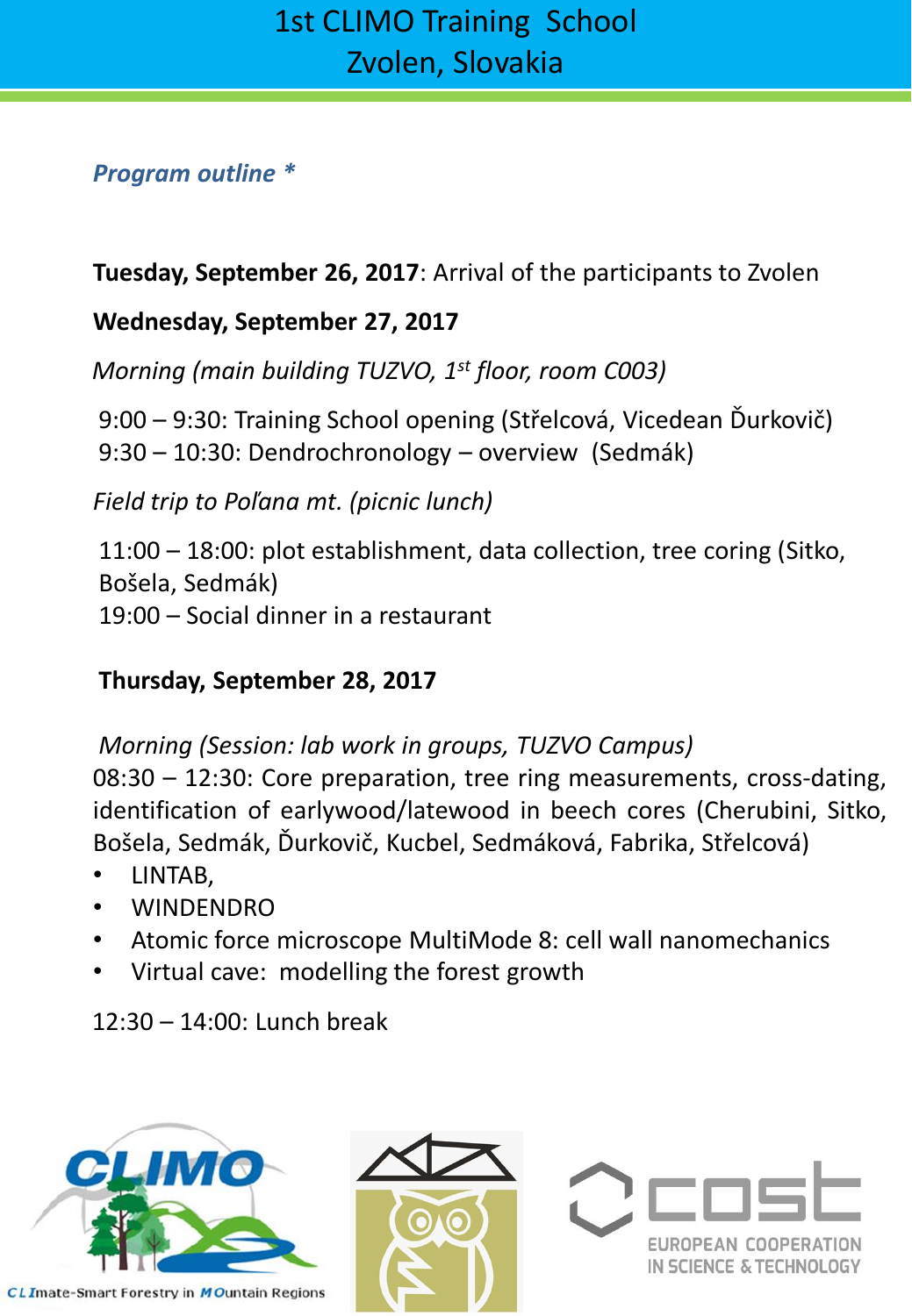*Afternoon (Session: Lectures of invited speakers)*

14:00 - 15:30: How to use tree rings to have a scientifically sound estimation of forest stand biomass

> False rings, true rings and the identification of the earlywood - latewood transition in the Europea beech (Fagus sylvatica L.) (Paolo Cherubini)

15:30 – 18:30: Estimating recent stand productivity from tree cores (Michael Heym)

> Analysis of growth dynamics related to drought stress based on tree rings (Enno Uhl)

### **Friday, September 29, 2017**

*Morning (Session: Experimental approaches to study of tree rings)*

- 8:30 12:30: Core preparation, tree ring measurements, cross-dating, identification of earlywood/latewood in beech cores (Cherubini, Sitko, Bošela, Sedmák, Ďurkovič, Kucbel, Sedmáková, Fabrika, Střelcová)
- LINTAB
- WINDENDRO
- Atomic force microscope MultiMode 8: cell wall nanomechanics
- Virtual cave: modelling the forest growth (Fabrika, Valent)

12:30 – 14:00: Lunch break

*Afternoon (Session: standardization and main chronology statistics)* 14:00-17:30: Standardization and main chronology statistics (Sedmák,

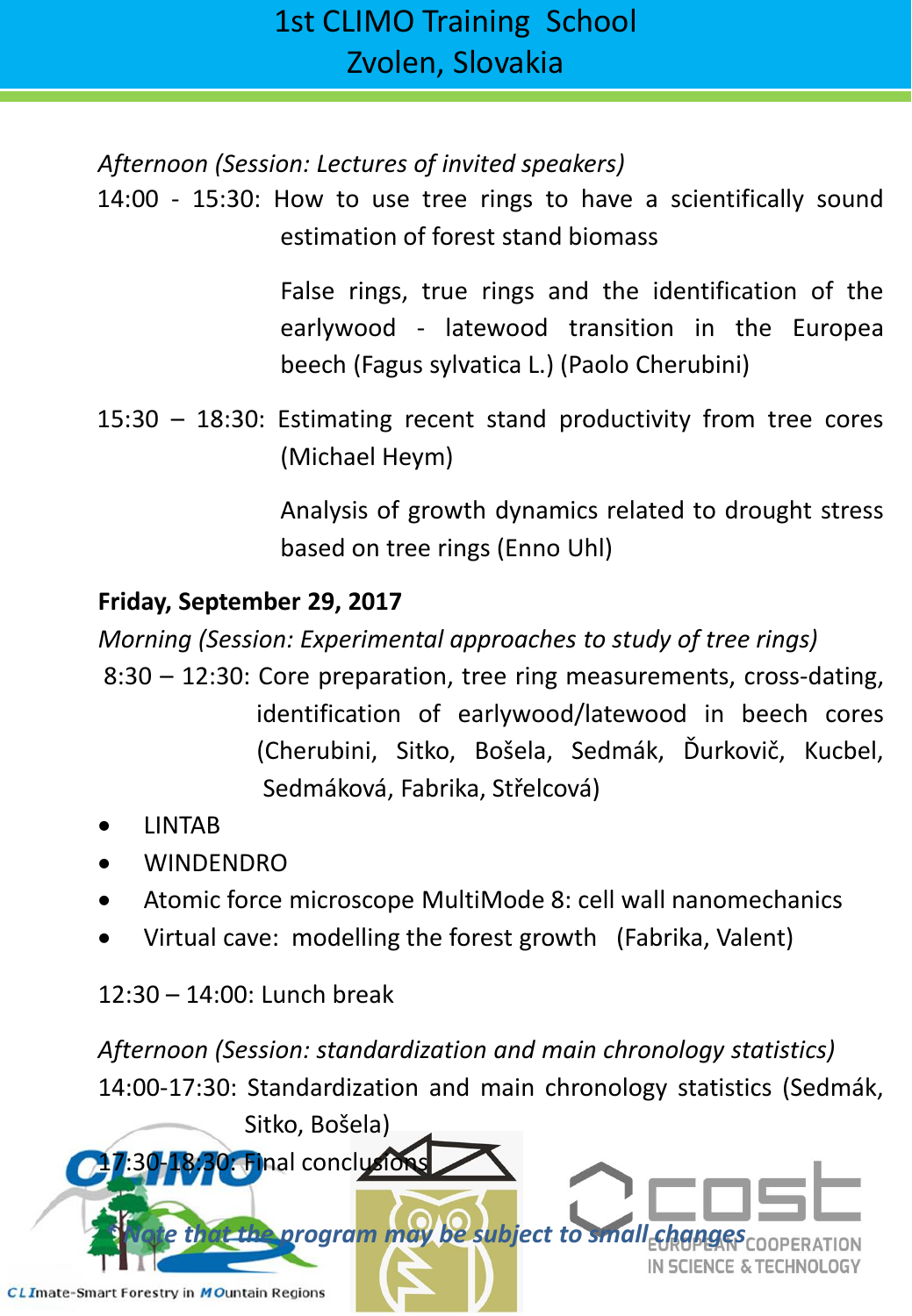### *All you need to know*

### *Who can participate?*

MsC , PhD Students and young scientists belonging to any country participating in the COST Action CLIMO CA15226 are welcome to apply. A maximum of 14 trainees will be selected by COST CA15226 Steering Committee among participants based on previous experience and research interest in the topic. Gender and country balance will be considered.

### *Hosting institution /Venue*

Technical University in Zvolen, Faculty of Forestry. Masarykova 24, 960 53 Zvolen, Slovakia. Telephone: +421 918 685 156. E-mail: [strelcova@tuzvo.sk](mailto:strelcova@tuzvo.sk)



#### *Language*

The Training School will be held in English, thus students must have working knowledge of the subject in this language.